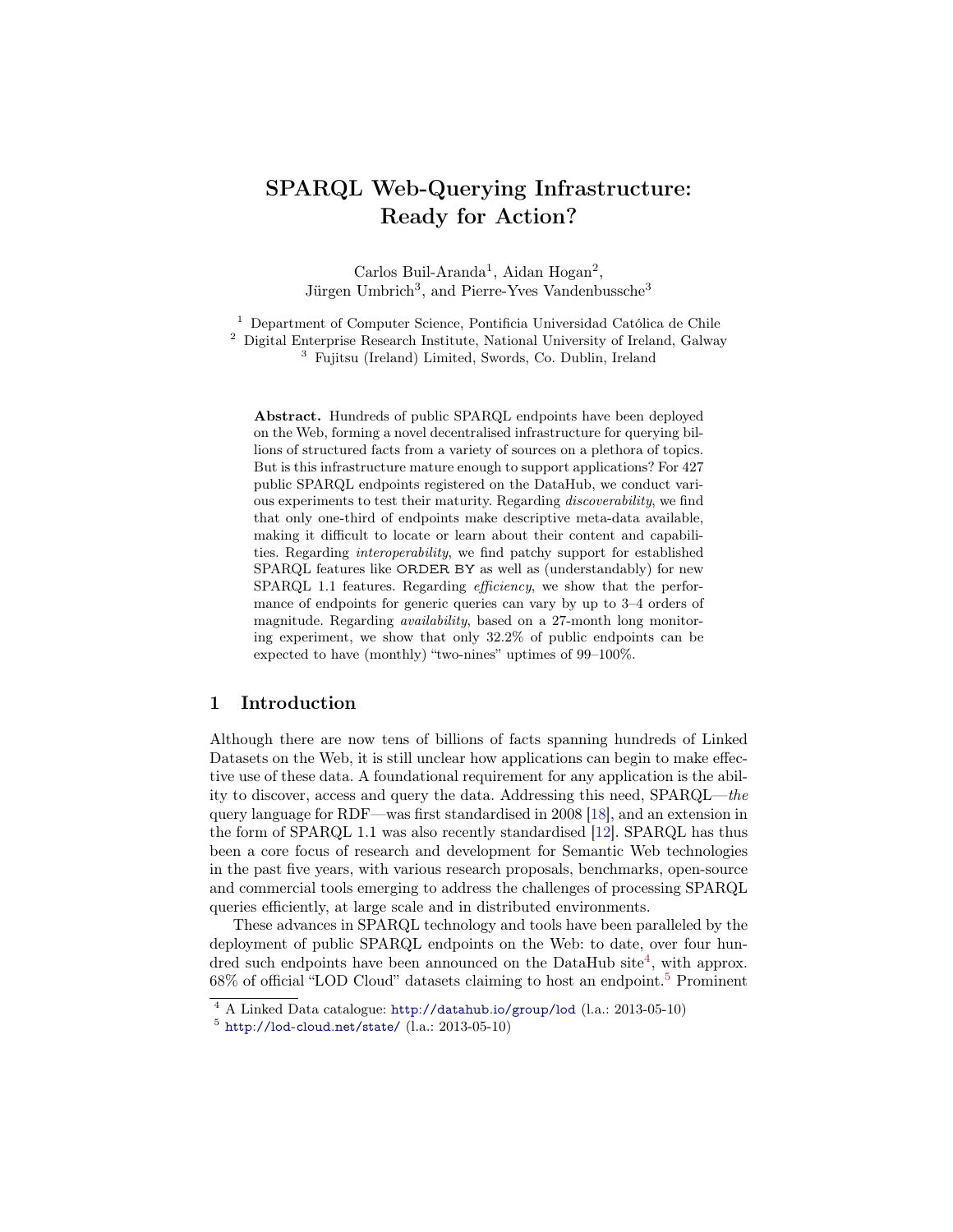endpoints are now logging significant levels of traffic, where, e.g., studies of logs from the DBpedia SPARQL engine reveal that it is servicing in the order of hundreds of thousands of queries per day [\[17,](#page-15-2)[8\]](#page-15-3). Answering queries that span the content of these endpoints is then an open research question, and one that has been tackled by a host of works on SPARQL federation [\[12,](#page-15-1)[1,](#page-15-4)[3,](#page-15-5)[19,](#page-15-6)[20,](#page-15-7)[16,](#page-15-8)[5,](#page-15-9)[11\]](#page-15-10).

Despite all of this momentum, however, few applications are emerging to exploit this novel querying infrastructure. In this paper, we thus ask: is THIS novel decentralised SPARQL infrastructure ready for action? Focusing on the technical challenges (where we rather refer to, e.g., [\[13,](#page-15-11) § 2], for content-related discussion), we take a list of 427 public SPARQL endpoints from the DataHub site<sup>[6](#page-1-0)</sup> and present the following core experiments:

- § [2](#page-2-0) We first look at the discoverability of the 427 endpoints, analysing how endpoints can be located, what meta-data are available for them, etc.
- § [3](#page-4-0) We analyse interoperability, using SPARQL 1.0 and SPARQL 1.1 testcase suites to identify features (not) supported by these endpoints.
- § [4](#page-7-0) We tackle efficiency by testing the time taken by individual endpoints to answer generic, content-agnostic SPARQL queries over HTTP.
- § [5](#page-11-0) We measure RELIABILITY based on a 27-month long monitoring experiment of the uptimes of public SPARQL endpoints.

EXPERIMENTAL OVERVIEW: All results were collated in May 2013. The most recent list of endpoints that we retrieved from DataHub contained 427 SPARQL endpoint URLs. Here considering "pay-level-domains"—the level at which a domain can be registered and must be individually paid for—we found 159 domains hosting the 427 endpoints: a mean of  $2.7 \pm 6.3$  endpoints per domain. 54 (12.6%) endpoints are hosted by rkbexplorer.com, 37 (8.7%) by bio2rdf.org, 36 (8.4%) by talis.com, 24  $(5.6\%)$  by eagle-i.net, 20  $(4.7\%)$  by kasabi.com, etc.

For running queries, we use Apache Jena ARQ 2.9.3 requesting XML or RDF/XML results, with a first-result timeout of 1 minute and an overall timeout of 15 minutes. We run queries sequentially and enforce a politeness wait of one second between the end of execution of one query and the start of the next.

For reproducibility, all code, queries and results relating to this paper including larger versions of the graphical figures presented herein—are available online at <http://labs.mondeca.com/sparqlEndpointsStatus/iswc2013/>.

Example Use-case: To ground our discussion, we refer throughout the paper to a hypothetical use-case involving a plug-in for online video sites such as YouTube, Vimeo, etc. The plug-in detects protagonists of the video (e.g., the TV series that the clip is from, the music artist for the track, the location where the video is taken, etc.) and attempts to discover and query relevant public SPARQL endpoints for meta-data about the protagonists (and the relationships between them) such that can be processed and presented to the user in a side-bar.

<span id="page-1-0"></span><sup>6</sup> The raw list is fetched from the DataHub API: [http://datahub.io/api/2/search/](http://datahub.io/api/2/search/resource?format=api/sparql&all_fields=1&limit=10000) [resource?format=api/sparql&all\\_fields=1&limit=10000](http://datahub.io/api/2/search/resource?format=api/sparql&all_fields=1&limit=10000) (l.a.: 2013-05-10)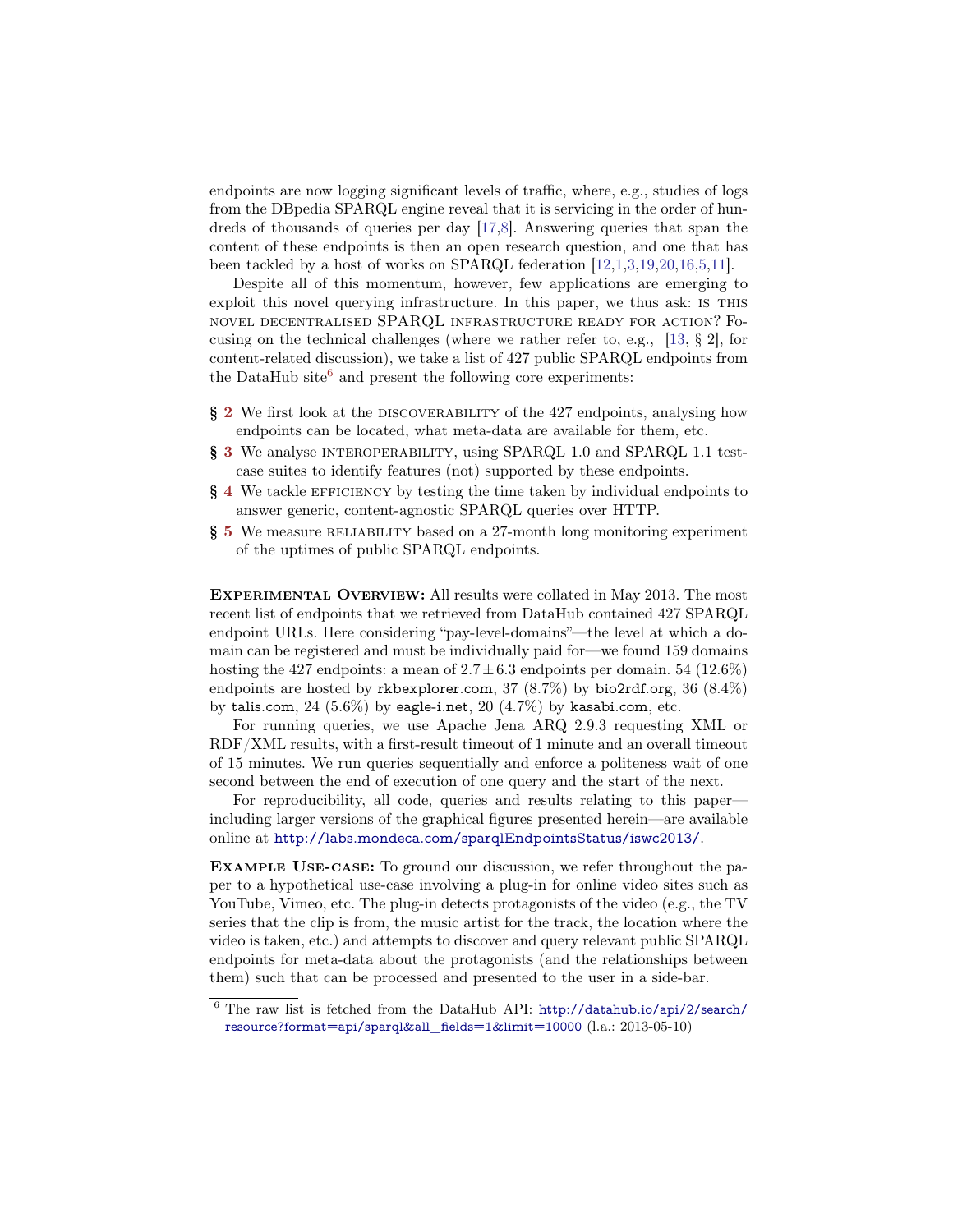# <span id="page-2-0"></span>2 Endpoint Descriptions

A prospective consumer of SPARQL endpoints first needs to DISCOVER relevant endpoints that support the features they require for their application domain. We identify two main vocabularies that current SPARQL endpoints use to describe their features and content: VoID [\[2\]](#page-15-12) and SPARQL 1.1 Service Descriptions [\[21\]](#page-15-13).

### 2.1 VoID Catalogues

A consumer may (like us) use the DataHub catalogue to collect endpoint URLs. However, to find relevant endpoints, the consumer will need descriptions of their content. Relatedly, the VoID vocabulary can be used to describe an RDF dataset, including statistics about size, schema terms used, frequencies of terms, access mechanisms, URI patterns mentioned, a link to an OpenSearch Description Document, as well as a link to the endpoint in question.

EXPERIMENTS: We identify two primary online catalogues that an agent could query to find relevant SPARQL endpoints. The first is the aforementioned DataHub catalogue. The second is the "VoID store"<sup>[7](#page-2-1)</sup> hosted by the RKBExplorer project [\[9\]](#page-15-14). We issue the following template query to both:

```
PREFIX void: <http://rdfs.org/ns/void#>
SELECT DISTINCT ?ds
WHERE { ?ds a void:Dataset ; void:sparqlEndpoint %%ep . }
```
We instantiate this query for each of the 427 endpoints by substituting the placeholder "%%ep" with the given service URI. We then execute each query against the two catalogue interfaces. We also execute the query directly against the endpoint itself in case it indexes its own VoID description and look in the http://{domain}/.well-known/void location recommended for use with VoID.<sup>[8](#page-2-2)</sup>

Results: The DataHub catalogue returned results for 142 endpoints (33.3%) and the VoID store for 96 endpoints (22.4%). Many of these VoID URLs referred to the root domain folder or a models/ folder with filename void.ttl. We found that only 69 endpoints (16.2%) indexed VoID data about themselves. Looking up the .well-known location yielded no VoID files. In summary, we see that discoverable VoID descriptions for the content of public endpoints are sparse.

### 2.2 SPARQL 1.1 Service Descriptions

Once the consumer has found an endpoint relevant to their needs (be it using a VoID description or other means), they will need meta-data about the capabilities of the endpoint: which query features, I/O formats or entailments are supported; how default and named graphs are configured; etc. Such capabilities can be described using the SPARQL 1.1 Service Description (SD) vocabulary [\[21\]](#page-15-13).

<span id="page-2-1"></span><sup>7</sup> <http://void.rkbexplorer.com/sparql/> (l.a.: 2013-05-10)

<span id="page-2-2"></span><sup>8</sup> <http://vocab.deri.ie/void/autodiscovery>; (l.a.: 2013-05-10).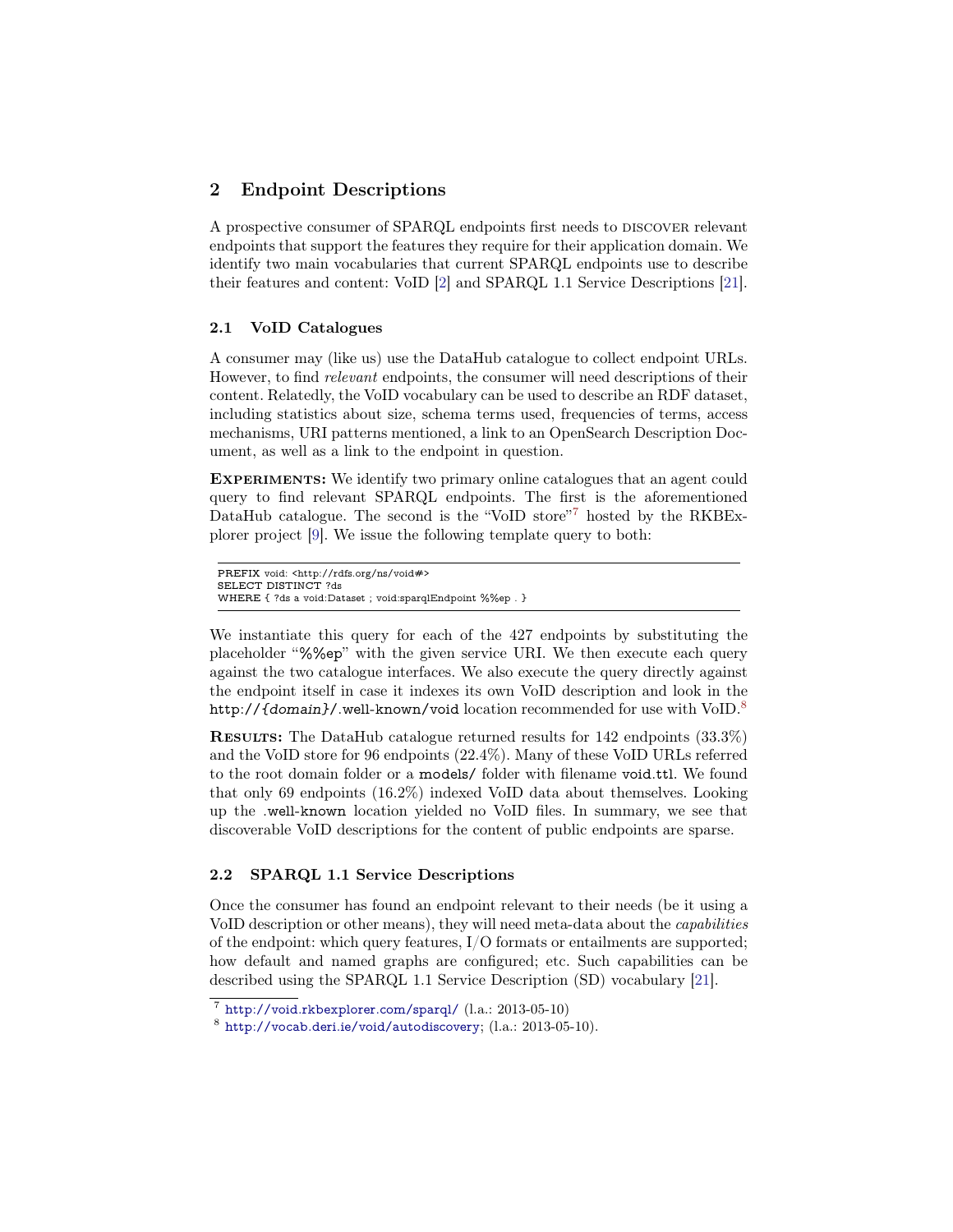<span id="page-3-1"></span>Table 1. Number of endpoint descriptions containing SD and VoID properties

<span id="page-3-2"></span>

| <b>Table 2.</b> Server names |  |  |
|------------------------------|--|--|
| in HTTP Get responses        |  |  |

| Predicate                                                                      |      | $N_{2}$ Predicate                                                                                    | No | Server-field Prefix                                        | No                              |
|--------------------------------------------------------------------------------|------|------------------------------------------------------------------------------------------------------|----|------------------------------------------------------------|---------------------------------|
| sd:resultFormat<br>sd:feature<br>sd:supportedLanguage<br>sd:url<br>sd:endpoint | 36 - | 38 void:sparqlEndpoint<br>void:classes<br>36 void:datadump<br>34 void:triples<br>33 void: vocabulary | 5  | Apache<br>Virtuoso<br>Jetty<br>nginx<br>Fuseki<br>4s-httpd | 157<br>71<br>25<br>23<br>6<br>3 |

Experiments: The Service Description of an endpoint can be retrieved by dereferencing the endpoint URI itself [\[21\]](#page-15-13). We thus performed a HTTP Get request for each of the 427 endpoint URIs, following redirects, requesting RDF formats (viz. RDF/XML, N-Triples, Turtle or RDFa). We also check the resulting HTTP headers for interesting meta-data relating to the endpoint.

Results: In total, 151 lookups (35.4%) returned a 200 OK response code. Only 51 endpoints (11.9%) returned an RDF-specific content-type (RDF/XML in all cases) and 95 endpoints (22.2%) returned the typical HTML query interface (without embedded RDFa). We received  $173$  " $4xx$ " responses (40.5%) indicating client-side errors and 47 "5xx" responses (11%) indicating server-side errors. (Section [5](#page-11-0) will refer to these availability issues in greater detail.)

We then inspected the dereferenced content for SD and VoID meta-data using Apache Any 23 Java library<sup>[9](#page-3-0)</sup> to extract RDF. Table [1](#page-3-1) lists the top-5 SD and VoID properties by the number of descriptions they appear in (note: sd:url is a nonstandard term). We found 39 endpoints (9.1%) offering some SD meta-data and a handful providing VoID meta-data by dereferencing.

Finally, we checked the HTTP response headers for meta-data about the underlying SPARQL service. The most interesting meta-data came from the Server field, which sometimes identified the SPARQL engine powering the endpoint. Table [2](#page-3-2) lists some common values found: though most values still referred to generic Web servers/proxies such as Apache, we could identify Virtuoso, Fuseki and 4store SPARQL implementations from the Server field.

### 2.3 Summary of Discoverability

We identify two existing RDF vocabularies that can be used to "advertise" the content and features of an endpoint respectively, potentially allowing for remote discovery. However, locating such descriptions is difficult. Catalogues provide VoID descriptions for about one-third of the endpoints, and other methods of finding VoID descriptions are largely unsuccessful: in most cases, the VoID descriptions (used, e.g., for federation [\[11\]](#page-15-10)) probably do not exist. Where available, SD meta-data is easy to find using "follow-your-nose" principles, but being a relatively new W3C proposal, is supported by fewer than one-tenth of endpoints. Furthermore, it is unclear if VoID and SD alone are enough to enable mature

<span id="page-3-0"></span> $^{9}$  <http://any23.apache.org/> (l.a.: 2013-05-10)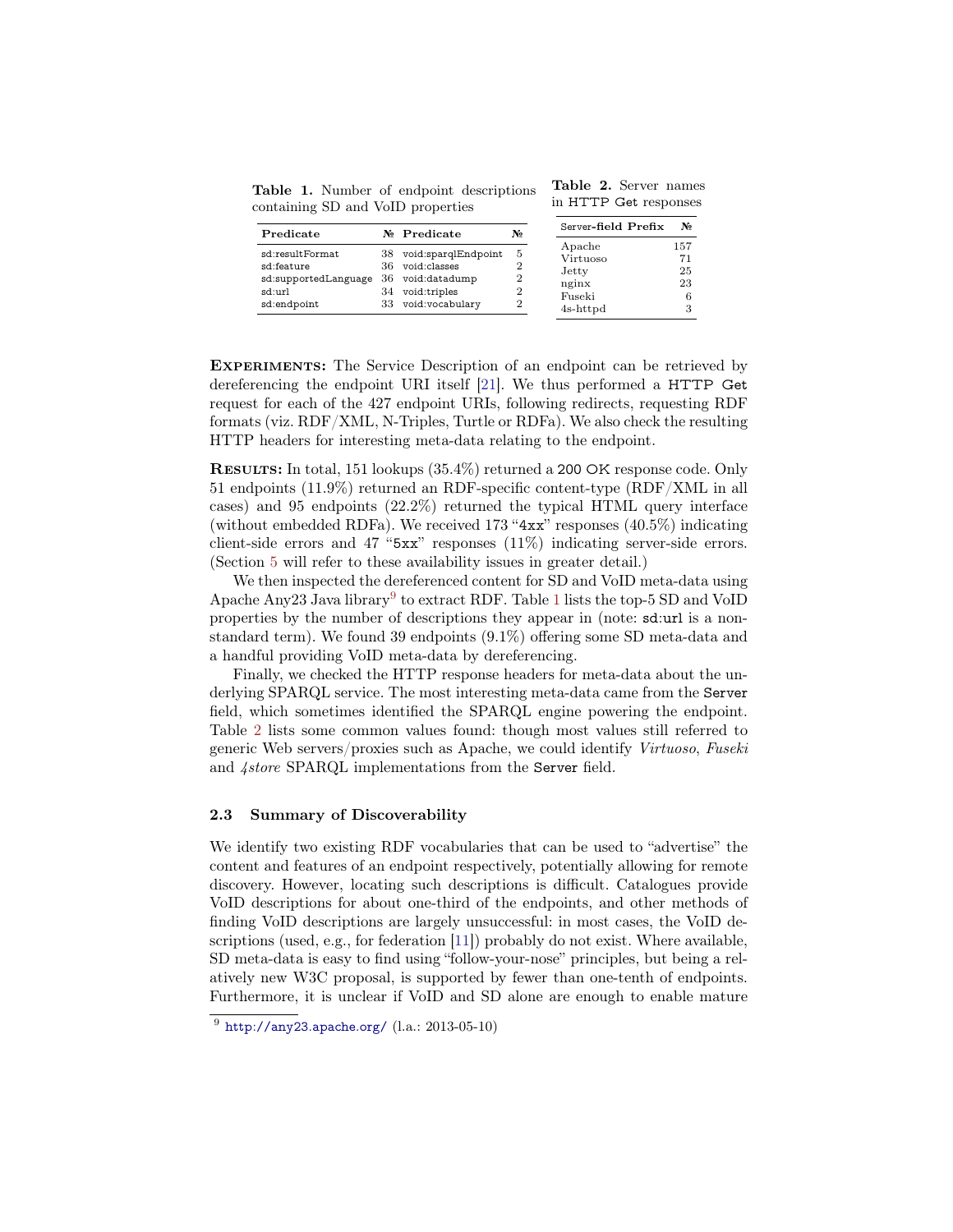auto-discovery of endpoints; however, adding new vocabulary is rather straightforward once the mechanisms for discovering such descriptions are in place.

Example Use-case: The use-case application first needs to find SPARQL endpoints relevant to the various types of protagonists detectable in, e.g., YouTube videos. Although there are a number of potentially relevant endpoints on the Web (e.g., BBC Music, BBC Programmes, DBTune, DBpedia, Fact-Forge, Linked Movie DataBase, MusicBrainz, notube, etc.) these are difficult to discover automatically, and would probably require manually going through endpoint catalogues to find. Furthermore, once these relevant endpoints are identified, information about their indexed content (coverage, topic, vocabularies, etc.), functionalities (full-text search, entailment, etc.) and policies (result limits, timeouts, max query rate, etc.) is not available. The developers of the plug-in will be hampered by a lack of appropriate meta-data for individual endpoints.

# <span id="page-4-0"></span>3 Features Supported

Service Descriptions are still scarce, making it difficult to know the functionalities of an endpoint. Furthermore, endpoints may be non-compliant for the features they claim to support. In this section, we thus empirically analyse the SPARQL and SPARQL 1.1 features supported by the 427 public endpoints.

### 3.1 SPARQL 1.0 Standard Features

Experiments: We first analyse which core SPARQL 1.0 features the servers support. For this, we use a subset of the Data Access Working Group test-cases for SPARQL  $1.0$ ,<sup>[10](#page-4-1)</sup> which tests features that a compliant SPARQL implemen-tation must fulfil. We omit syntax tests and focus on core functionalities.<sup>[11](#page-4-2)</sup> For each query, we test if it runs without throwing an exception: without control over content, we cannot validate results and hence we may overestimate compliance. Conversely, although features may be supported, queries can throw exceptions due to, e.g., timeouts; here we may underestimate feature support.

When presenting the compliance for individual queries, we use an abbreviated feature algebra (cf. Figure [1\)](#page-5-0). We first evaluate support for SPARQL SELECT queries with a single-triple pattern  $(SEL).$ ) and use of core query-clause operators: joins (SEL[JOIN]), OPTIONAL (SEL[OPT]) and UNION (SEL[UNION]). We also include a query returning  $\theta$  results (SEL[EMPTY]). Next, we evaluate compliance for FILTER  $(FIL(.))$ . For that, we use several official SPARQL operators like regex, IRI and blank node checks (labelled intuitively). We also check support for datatypes (numeric, strings and booleans). Finally for filters, we evaluate the bound-checking function. We then evaluate dataset definition support, checking compliance of FROM (NAMED) and GRAPH operators in

<span id="page-4-1"></span> $^{10}$  <http://www.w3.org/2001/sw/DataAccess/tests/r2> (l.a.: 2013-05-10)

<span id="page-4-2"></span><sup>11</sup> Queries available at <http://labs.mondeca.com/sparqlEndpointsStatus/iswc2013/>.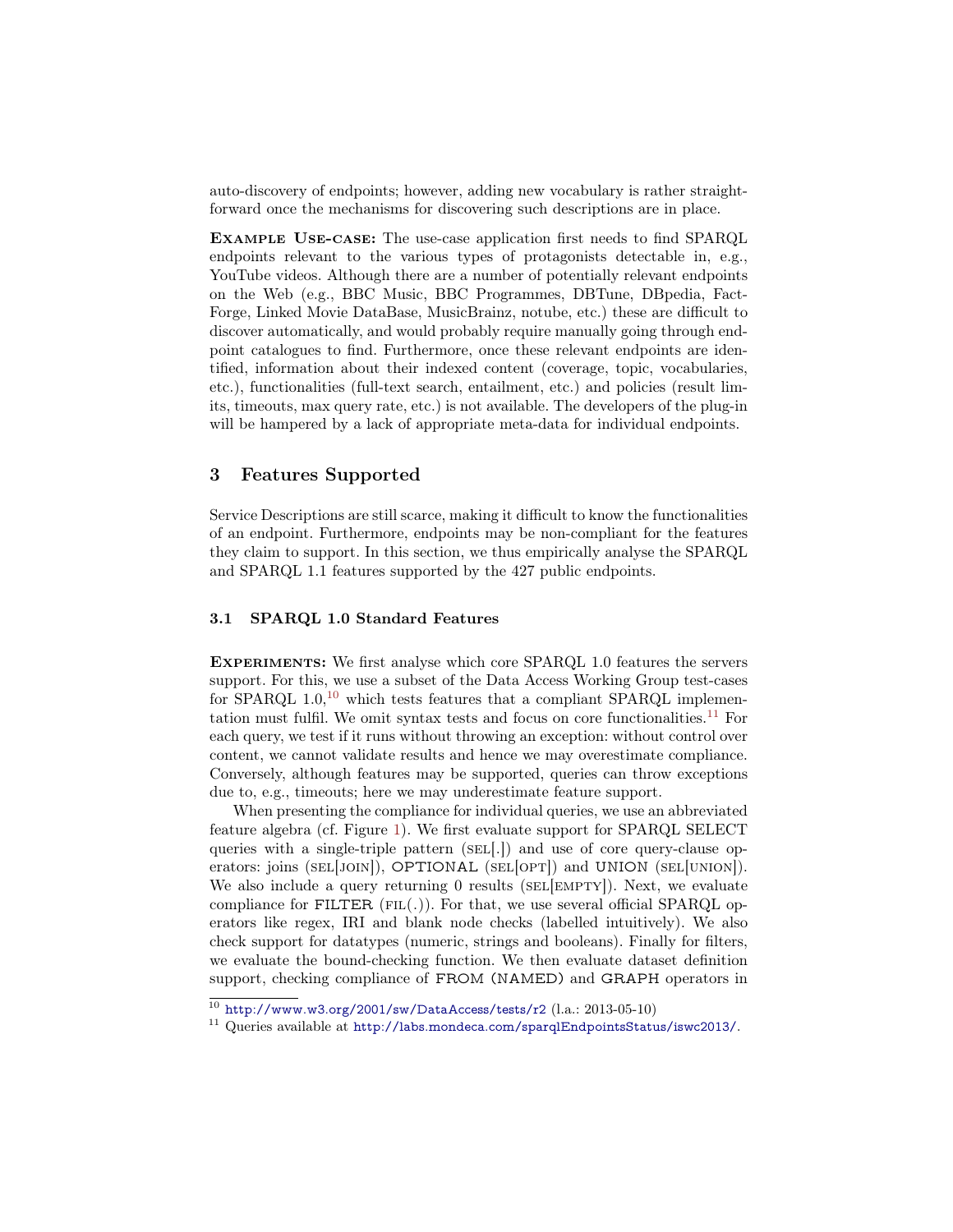

<span id="page-5-0"></span>Fig. 1. SPARQL compliance results (SPARQL 1.0 left, SPARQL 1.1 right)

combination with other standard features. We next check solution modifiers: ORDER BY, LIMIT and OFFSET (DESC|ASC), as well as the DISTINCT and REDUCED keywords for select queries. Finally, we check support for CON-STRUCT and ASK query-types (we omit DESCRIBE since support is optional).

Results: The results for SPARQL compliance are presented in Figure [1](#page-5-0) (alongside SPARQL 1.1 results discussed later). More than half of the 427 endpoints threw exceptions for all queries. The most common types of exception were connection errors and HTTP-level issues (e.g., 403s and 404s), corresponding with previous observations when dereferencing the endpoint URI.

Other exceptions depended on the query being sent. Features such as OR-DER BY, FROM and data-type filters were particularly problematic. For example, while sel[.] was answered by 195 endpoints without exception, adding the orderby feature meant that the queries were only answered by 129 endpoints. Some of the differential errors were, for example, content type issues ("Endpoint returned Content-Type: text/xml which is not currently supported for SELECT queries"; running these queries manually against the endpoints gave different generic errors). Non-standard error-reporting made identification of the root problem difficult (for us and for potential consumers). For example, a prevalent issue was timeouts (since some queries require long processing times) but only 5 endpoints clearly indicated when a query was too expensive.

### 3.2 SPARQL 1.1 Early Adopters

SPARQL 1.1 has been recently standardised and adds many new features, including sub-queries, aggregates, federation, entailment, updates and so forth. We now see how many endpoints support novel SPARQL 1.1 features.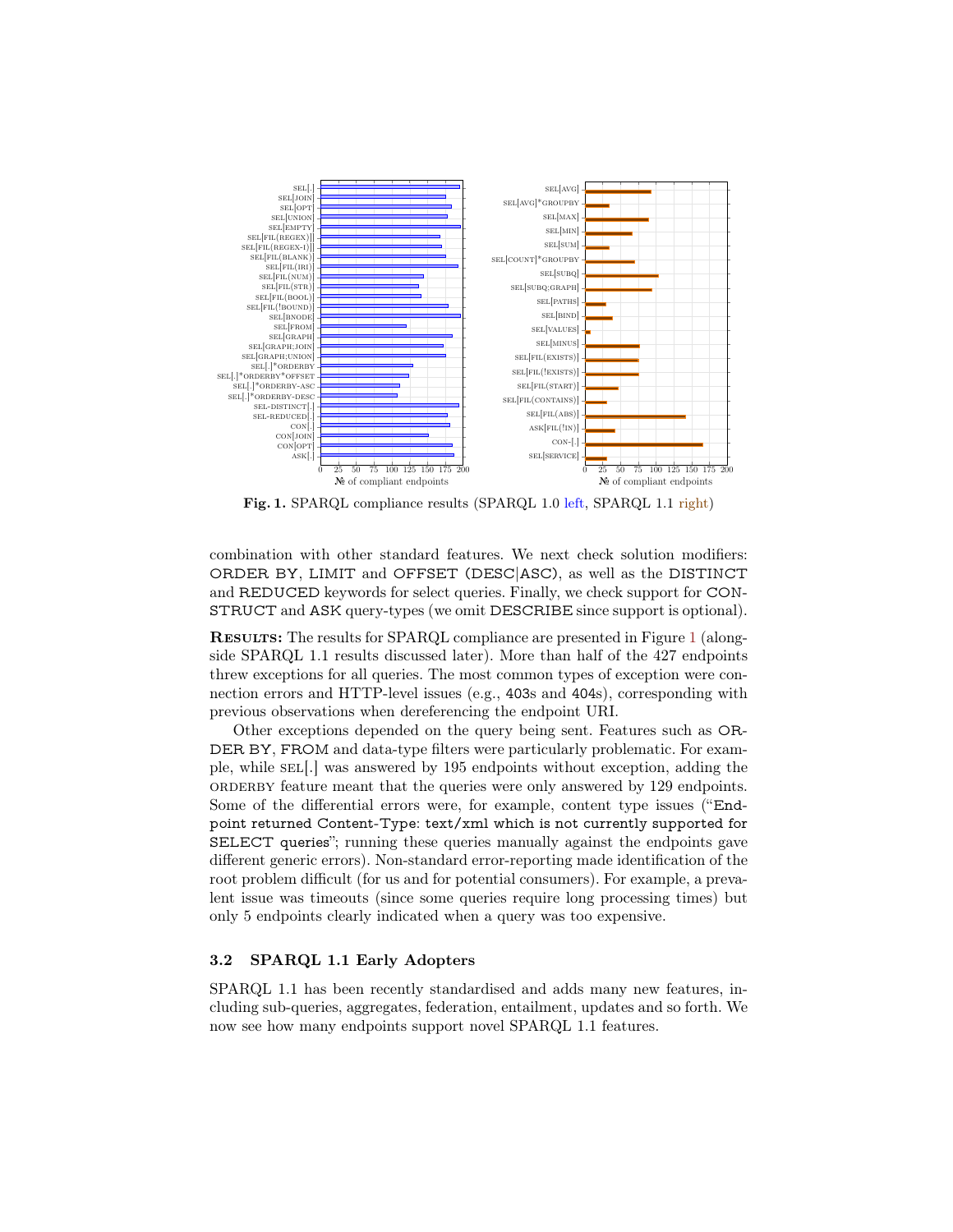**EXPERIMENTS:** We now select tests from the SPARQL-WG for SPARQL  $1.1^{12}$  $1.1^{12}$  $1.1^{12}$ We omit testing for SPARQL 1.1 Update since we (hopefully) will not have write privileges for public endpoints. We do not test entailment since, without knowledge of the content, we cannot verify if results are entailed or not.

We first test support for aggregates, where expressions such as average, maximum, minimum, sum and count can be applied over groups of solutions (possibly using an explicit GROUP BY clause). We then test support for sub-queries (subq) in combination with other features. Next we test support for propertypaths (paths), binding of individual variables (bind), and support for binding tuples of variables (values). We also check support for new filter features that check for the existence of some data (MINUS, EXISTS), and some new operator expressions (STARTS and CONTAINS for strings; ABS for numerics). Finally, the last three queries test a miscellany of features including NOT IN used to check a variable binding against a list of filtered values (!in), an abbreviated version of CONSTRUCT queries whereby the WHERE clause can be omitted (cons-), and support for the SPARQL SERVICE keyword.

Results: In contrast to core SPARQL queries, we now receive syntax errors that indicate when the SPARQL 1.1 feature in question is not supported. However, we also encountered timeout errors where the feature may be supported but could not return a valid response. On the right hand side of Figure [1,](#page-5-0) we see that support for SPARQL 1.1 features is more patchy than for core SPARQL. The abbreviated CONSTRUCT syntax was (relatively) well supported. Conversely, certain queries were executed by fewer than 40 endpoints, including features relating to string manipulation like CONTAINS, aggregates like SUM, property paths and VALUES. The differing amount of errors in aggregate functions like SUM or MIN versus AVG or MAX are due to timeouts or errors when manipulating incorrect datatypes. We highlight support of the SERVICE keyword in 30 SPARQL endpoints, which can be used to integrate results from several SPARQL endpoints (tested by invoking DBpedia's SPARQL endpoint).

### 3.3 Summary of Interoperability

We have seen that over half of the endpoints were not available to answer queries during these experiments; many endpoints are permanently down, as we will see later in our availability study. Otherwise, of the core SPARQL features, simple queries involving SELECT and ASK were executed broadly without exceptions. However, many endpoints threw exceptions for more complex queries, particularly ORDER BY. We also found early adoption of some SPARQL 1.1 features amongst the endpoints (and it is indeed still early days).

For the purposes of interoperability, consumers should be able to expect broad compliance with the original SPARQL specification (and SPARQL 1.1 in future). We also highlight that standardisation of error messages from endpoints would greatly aid interoperability. On a side note, we draw attention to the lack

<span id="page-6-0"></span> $\frac{12 \text{ http://www.w3.org/2009/sparql/docs/tests/data-sparql11/[l.a.: 2013-05-10)}}$  $\frac{12 \text{ http://www.w3.org/2009/sparql/docs/tests/data-sparql11/[l.a.: 2013-05-10)}}$  $\frac{12 \text{ http://www.w3.org/2009/sparql/docs/tests/data-sparql11/[l.a.: 2013-05-10)}}$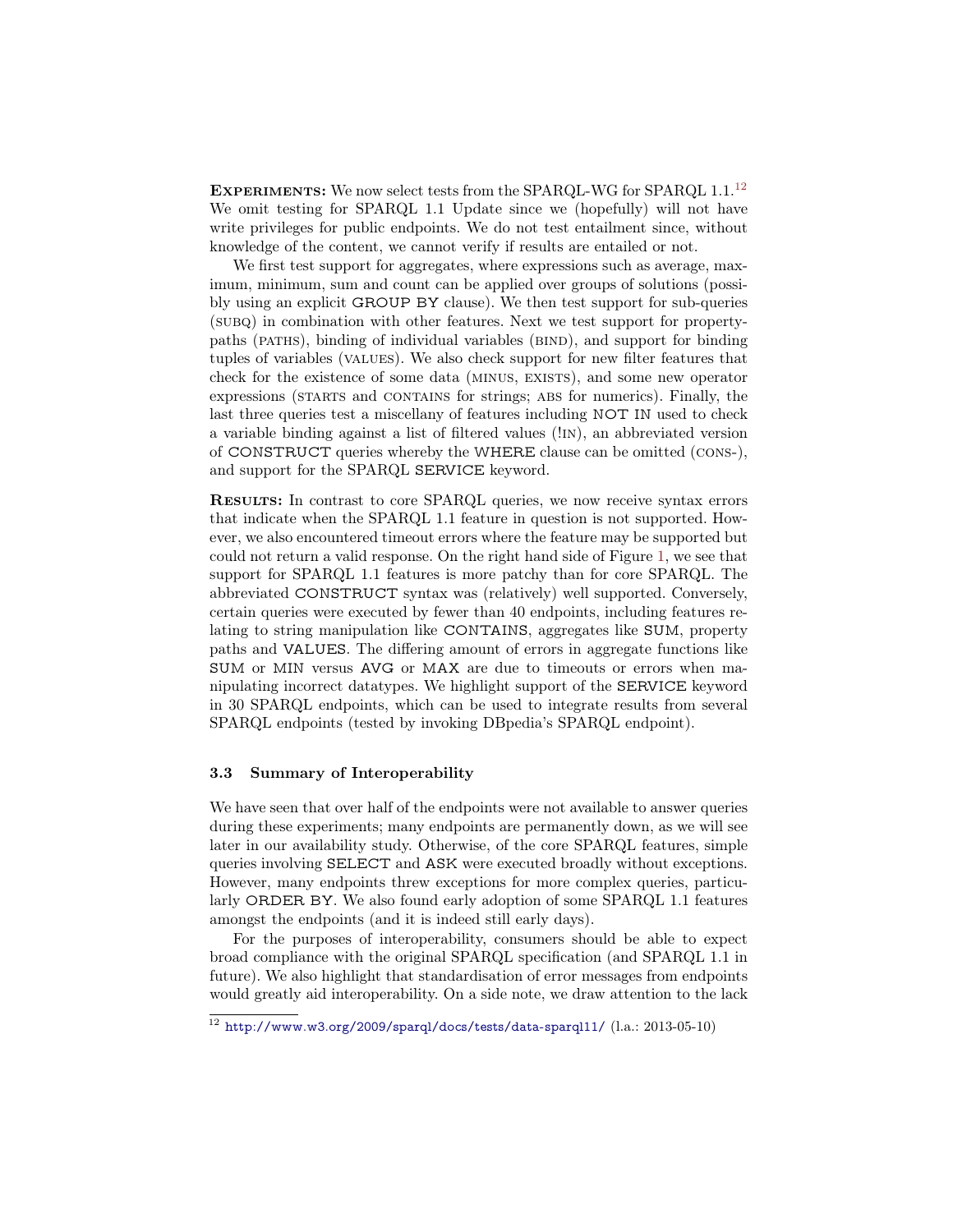of full-text search functionality in the SPARQL standard. Such a feature is commonly required by users of SPARQL stores and thus, many different SPARQL implementations support custom functions for full-text search.<sup>[13](#page-7-1)</sup> The heterogeneity for syntax and semantics of full-text search across different engines—and thus across different endpoints—hinders interoperability for consumers requiring this commonly implemented feature, where even ad hoc standards would be welcome.

Example Use-case: Per the results of Figure [1,](#page-5-0) certain query templates used by the plug-in will succeed for some endpoints and fail for others. For example, some endpoints may fail to order the album release dates of a given artist chronologically due to problems with the ORDERBY feature. Other endpoints may fail to count the number of movies in which two actors co-starred due to a lack of support for the SPARQL 1.1. GROUPBY and COUNT features (of course, SPARQL 1.1 was only recently standardised). Finally, the lack of full-text search makes finding resource descriptions for protagonists difficult.

# <span id="page-7-0"></span>4 Performance

We now look at a number of performance issues. We first look at the rate at which endpoints can stream SPARQL results over HTTP, and as a side result, we capture the result-size thresholds enforced by many endpoints. Next we look at how fast different types of atomic lookups can be run over the endpoints. Finally, we measure generic join performance. Throughout, we run queries twice to compare cold-cache (first run) and warm-cache (second run) timings.

### 4.1 Result Streaming

EXPERIMENTS: We first measure the performance of the endpoints for streaming a large set of results using a query that should be inexpensive to compute:

```
SELECT * WHERE { ?s ?p ?o } LIMIT 100002
```
We add an additional 2 results to distinguish cases where the endpoint implements a results-size threshold of 100,000.

Results: Overall, 233 endpoints (54.6%) returned no results. Only 57 endpoints (13.3%) returned 100,002 results. We found 68 endpoints (15.9%) returning a "round number" of results  $(x = y \times 10^z \text{ for } y, z \in \mathbb{N} \text{ and } 1 \le y \le 15)$  suggestive of a fixed result-size threshold; Table [3](#page-8-0) lists the thresholds we encountered up to 100,000. The remaining 69 endpoints (16.2%) returned a non-round number of results less than 100,002: almost all returned the same number of results in cold-cache and warm-cache runs suggesting that the endpoints index fewer than 100,002 triples. However, 10 endpoints from rkbexplorer.com returned 99,882– 99,948 triples, indicating a possible bug in their LIMIT counting.

<span id="page-7-1"></span> $^{13}$  These include: onto:luceneQuery (OWLIM), fti:match (AllegroGraph), bif:contains (Virtuoso), pf:textMatch (Jena), text:dmetaphone (4store), search:text (Sesame).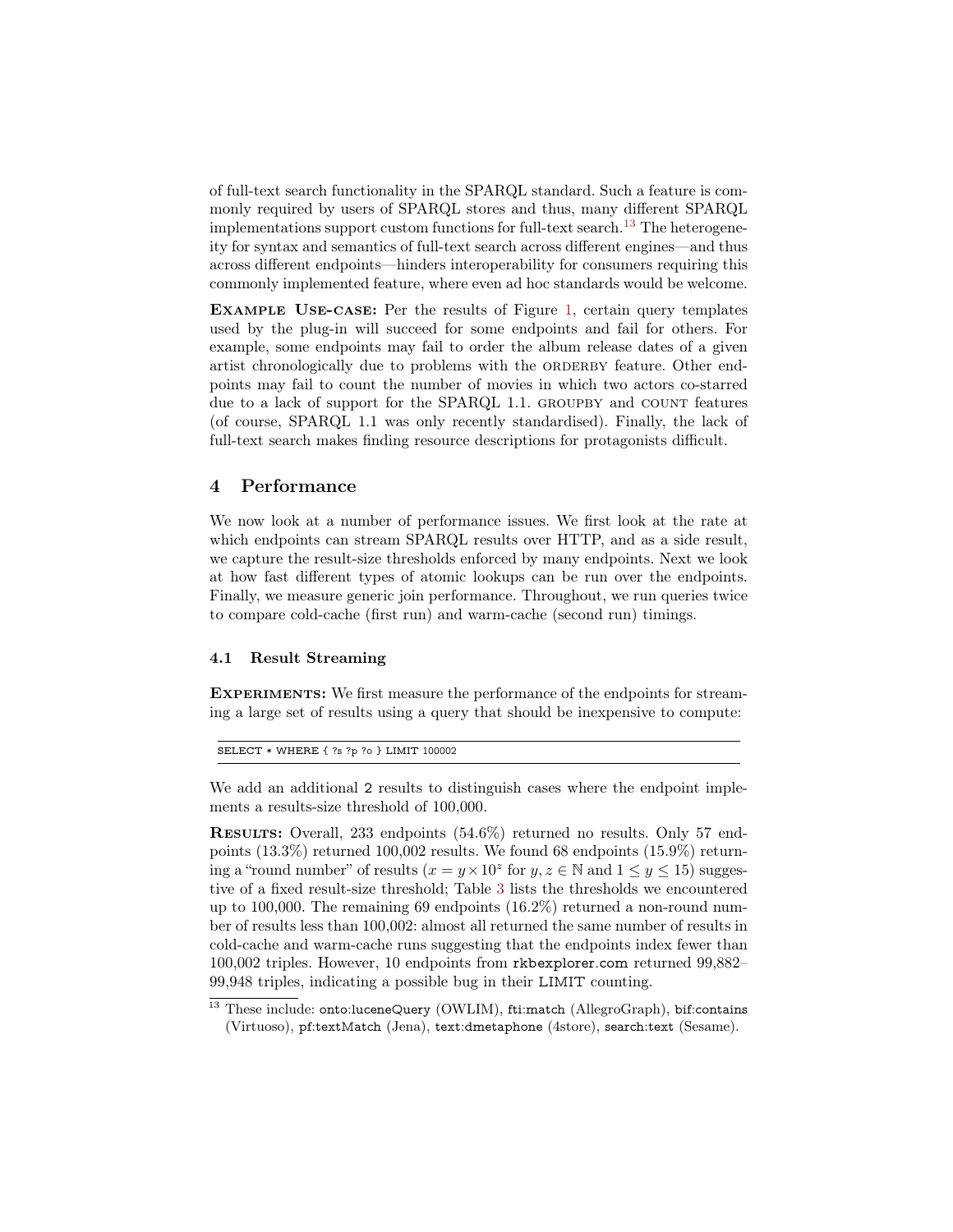Table 3. Result-size thresholds

<span id="page-8-0"></span>

<span id="page-8-1"></span>Regarding runtimes, we only consider endpoints that returned at least 99% of the limit quota (99,000 results), leaving 75 endpoints (17.6%). The mean coldcache query time for these endpoints was  $72.3$  s  $(\pm 97.7 \text{ s})$ , with a median of  $50.7 \text{ s}$ , a minimum of 5.5 s and a maximum of 723.8 s. The high standard deviation indicates a significant positive skew in the performance of endpoints. The warm cache values were analogous with a mean of 72.7 s  $(\pm 97.7 \text{ s})$ ; the differences with cold cache times were not significant ( $p \approx 0.966$  using the Wilcoxon Signed Rank test: a non-parametric test for non-normal matched samples). To estimate the overhead of HTTP connections for the queries, we also varied the LIMIT sizes for 50,000, 25,000, 12,500, 6,250 and 3,125 (i.e.,  $\frac{100,000}{2^n}$  for *n* from 0-5), again considering 75 endpoints that filled 99% of all quotas. Figure [2](#page-8-1) presents the max., mean, median and min. query times for varying LIMIT sizes. We see that the max. outlier is not due to a fixed HTTP cost. Taking the mean results, successively doubling the LIMIT from 3,125 five times lead to time increases of  $2\times$ ,  $1.4\times$ ,  $2\times$ ,  $2.6\times$  &  $1.6\times$  respectively. Though means are affected by outliers, query times are not dominated by fixed HTTP costs.

#### 4.2 Atomic Lookups

Experiments: Next we look at the atomic lookup performance of the SPARQL endpoints. We pose each endpoint with a single lookup as follows:

ASK **WHERE** { ?s <y> <z> }

We use the URI abbreviations  $\langle x \rangle$ ,  $\langle y \rangle$  and  $\langle z \rangle$  to denote an arbitrary fresh URI not used elsewhere and that will not be mentioned in the content of the endpoint. We use fresh URIs so as to create lookups that will not return results from the endpoint, thus factoring out the content stored by that endpoint while still executing a lookup. We use seven types of single-pattern ASK queries of the above form: calling the above query an  $\text{ASK}_{po}$  query since the predicate and object are constant, we also generate  $ASK<sub>s</sub>$ ,  $ASK<sub>p</sub>$ ,  $ASK<sub>sp</sub>$ ,  $ASK<sub>so</sub>$ ,  $\text{ASK}_{po}$ , and  $\text{ASK}_{spo}$  queries using fresh URIs each time.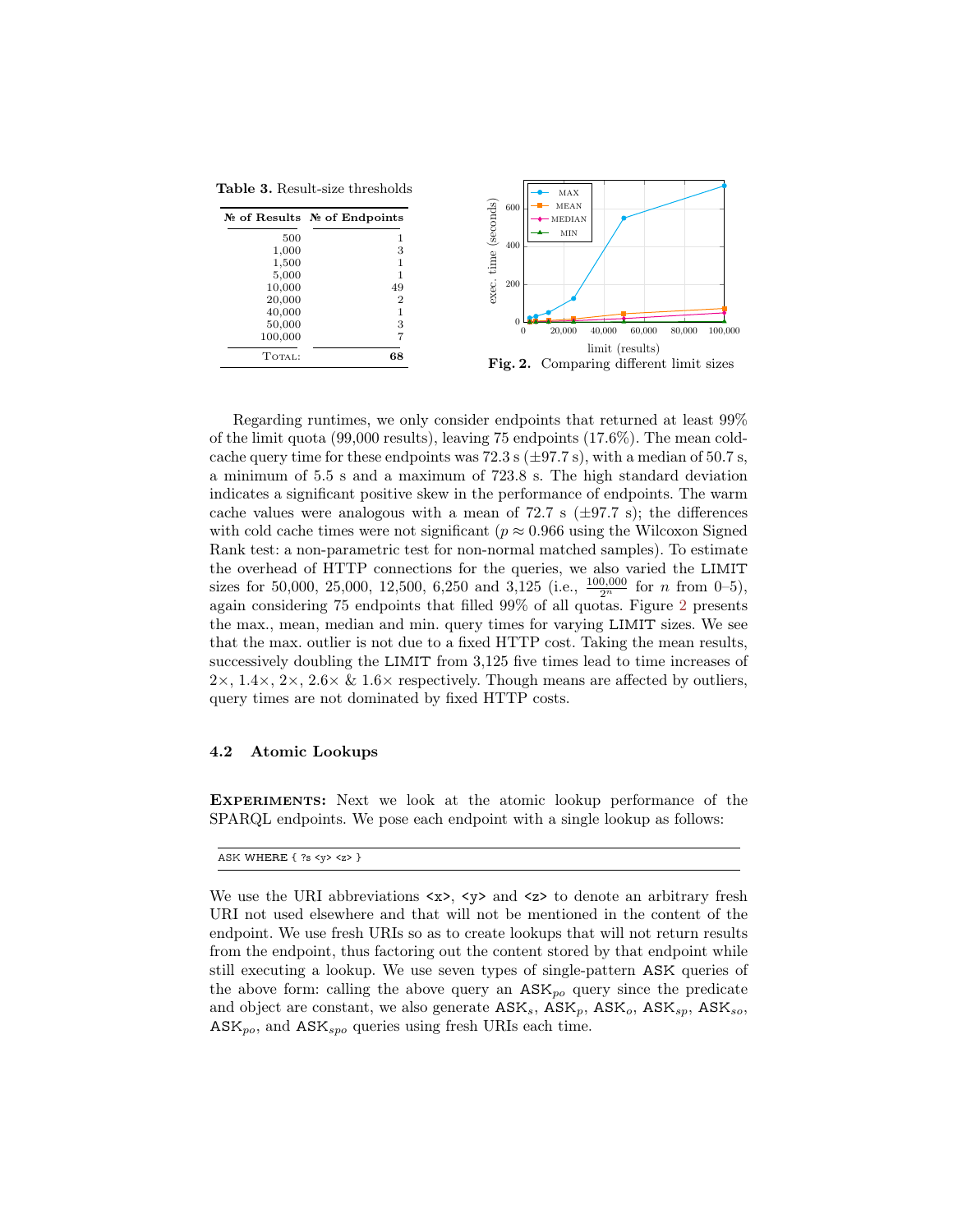

<span id="page-9-2"></span><span id="page-9-1"></span>Fig. 3. Runtimes for ASK queries (%iles) Fig. 4. Runtimes for join queries (%iles)

**RESULTS:** We consider only 139 comparable endpoints  $(32.6\%)$  that success-fully returned false in all runs.<sup>[14](#page-9-0)</sup> The query-time results for these endpoints are compared in Figure [3.](#page-9-1) In the mean case, such lookups take between 270–400 ms, with the exception of  $ASK_0$ , which took a mean of 800 ms in the cold run due to an outlier. The MAX and  $95^{th}$ - $\%$ ILE rows indicate a small number of endpoints taking several seconds even for such simple queries. With respect to warm vs. cold cache times for the same queries, although the mean warm cache times are sometimes slower due to outliers, the median warm cache times are slightly faster in all seven cases, with significant results ( $p < 0.05$ , again using the Wilcoxon Signed Rank test) for all but the  $\text{ASK}_{po}$  case (for which  $p \approx 0.108$ ).

#### 4.3 Joins

EXPERIMENTS: We now look at join performance. In order to minimise the content of the endpoints as a factor, we again rely on queries that perform lookups on fresh URIs not appearing in the endpoint's content:

| LIMIT 1000                                        | LIMIT 1000                                      | LIMIT 1000                                      |
|---------------------------------------------------|-------------------------------------------------|-------------------------------------------------|
| OPTIONAL $\{?s ?p2 < x>.\}$ }                     | OPTIONAL $\{$ ?p2 ?s .} }                       | OPTIONAL $\{<\mathbf{x}>?p2$ ?o.} }             |
| SELECT DISTINCT ?s ?p2<br>WHERE $\{ ?s ?p ?o \}.$ | SELECT DISTINCT ?s ?p2<br>WHERE $\{ ?s ?p ?o$ . | SELECT DISTINCT ?o ?p2<br>WHERE $\{ ?s ?p ?o$ . |

These three queries respectively measure the performance of three types of joins: subject–subject joins (s–s), subject–object joins (s–o) and object–object joins (o–o). Each query asks to perform a lookup for 1,000 unique terms: the OPTIONAL clause ensures that the query stops after 1,000 terms are returned while allowing to perform lookups with a controlled number of results (in this

<span id="page-9-0"></span><sup>&</sup>lt;sup>14</sup> 53 of the 54 endpoints on the rkbexplorer.com site failed for  $\text{ASK}_{spo}$ . Furthermore, the endpoint at <http://sparql.data.southampton.ac.uk/> returns true for any ASK query requesting XML results. Similarly, <http://dbtune.org/classical/sparql/> often erroneously returns true, esp. for warm-cache queries. (l.a.: 2013-05-10)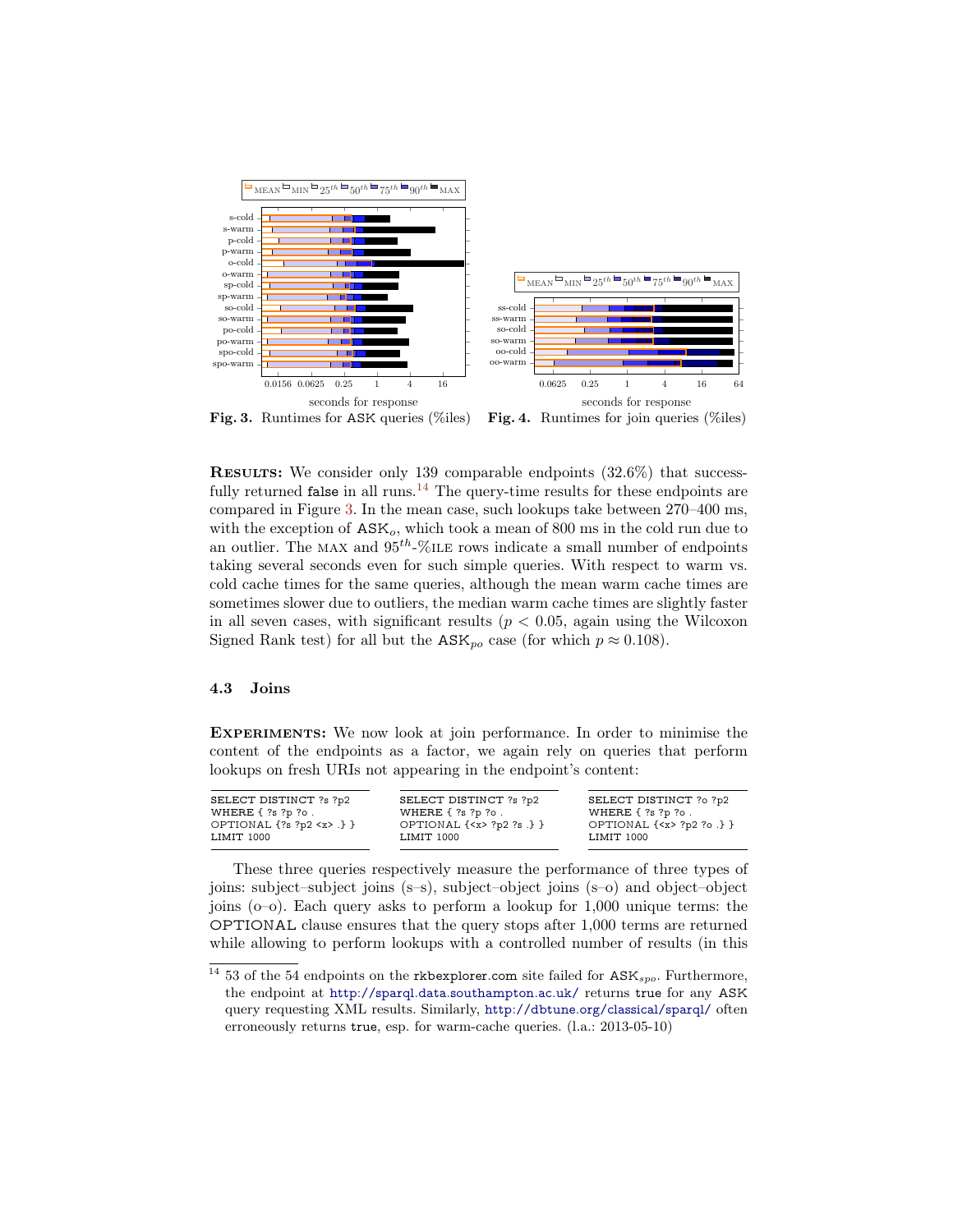case zero). Returning the ?p2 variable ensures that the OPTIONAL clause cannot be "compiled away" since the SPARQL engine must execute the clause for each unique term to check whether ?p2 has any bindings (or is unbound).

RESULTS: Figure [4](#page-9-2) presents join-query performance for 122 endpoints (28.6%) that returned at least 990 results for all six runs. Warm cache queries are faster for the same query type, with significant results (using Wilcoxon Signed Rank tests) for s–s joins ( $p \approx 0.009$ ) and  $o$ –o joins ( $p \approx 0$ ), but not for s–o joins  $(p \approx 0.118)$ . In the mean case, the s<sup>-\*</sup> joins took around 2.5 s whereas the o-o joins took 9 s cold cache and 7.5 s warm cache; slower o–o joins are also evident in the median case and are not due to outliers  $(p \approx 0)$ . We suspect that object terms (e.g., classes) may be mentioned in thousands of triples and it may thus require streaming many tuples to meet the 1,000 unique object-term quota.

#### 4.4 Summary of Performance

First, we see that the reliability of many endpoints becomes worse than previously encountered when issued with a series of non-trivial queries: despite asking queries that would generally take less than a few seconds to process, and despite waiting one second between queries, we saw variable reliability of endpoints across multiple runs. Second, only 57 endpoints returned 100,002 results when requested, where we found at least 68 endpoints implementing result-size thresholds (such a feature should ideally be noted in an endpoint's Service Description). Third, we find small but often significant improvements in warm cache performance. Fourth, median performance times were generally quite reasonable: 0.5 ms per streaming result, 300 ms per ASK query, and 1 ms per join result; we can thus estimate an average fixed HTTP cost of ∼300 ms per query.

As a key overall conclusion, there is high variance (i.e., positive skew) in performance for different endpoints when executing analogous queries. To illustrate this point, in Figure [5](#page-11-1) we present a Lorenz curve for the three types of performance results. For cold-cache runs of each experiment, we apply the same filtering of empty or partial results as before and sum up the total execution time. We then sort endpoints in ascending order of the amount of execution time taken for the experiment (summating variations of queries for ask and join) and plot the Lorenz curve based on x ratio of the fastest endpoints taking  $y$  ratio of the total time taken. For example, taking  $x = 0.5$ , we can say that during the join experiment, 50% of the fastest endpoints took up about 10% of the experiment time, with the slower 50% taking the remaining 90%. We can also say that the slowest 10% of endpoints took 45% of the execution time. The equality line plots the Lorenz curve assuming equally performant endpoints  $(x = y)$ . Notably, the Lorenz curves show a similar (skewed) characteristic across all three experiments with increasing positive skew for increasingly complex queries.

Example Use-case: Performance issues will have obvious consequences for our use-case plug-in. Even for atomic ASK queries, some endpoints take multiple seconds to respond. Given that the performance of different endpoints over HTTP can vary by orders of magnitude, the users of the plug-in may have to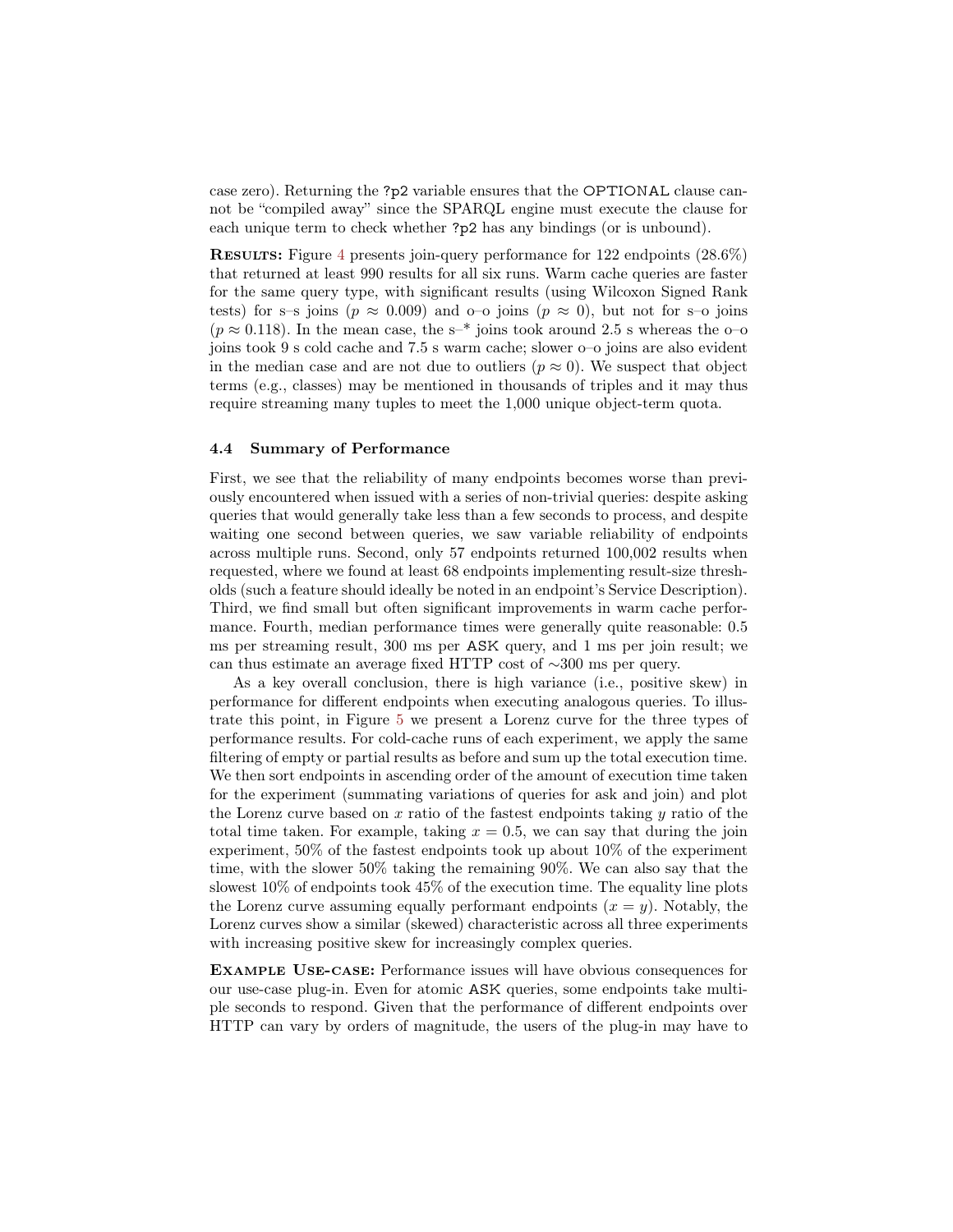

<span id="page-11-1"></span>Fig. 5. Lorenz curves for total execution times of streaming (limit), lookup (ask) and join queries.



<span id="page-11-3"></span>Fig. 6. Evolution of the average endpoint availability between February 2011 and April 2013 (inclusive)

wait while results for the video are being collected from slow endpoints, creating bottle-necks that affect the quality and responsiveness of the application. Furthermore, the application developers will have to account for the possibility that the results they receive from the endpoint may have had a threshold (silently) applied, particularly if more than 10,000 results are requested.

## <span id="page-11-0"></span>5 Availability

The previous sections repeatedly suggest that SPARQL endpoint availability poses a huge obstacle that applications relying on SPARQL technology have to face. We now explore this issue, considering an endpoint available if it is (1) accessible using the HTTP SPARQL protocol [\[6\]](#page-15-15); (2) able to process a SPARQL compliant query [\[18\]](#page-15-0); and (3) able to respond using SPARQL formats. Given a set of requests issued at fixed time intervals over a given time period, the availability of an endpoint in that period is defined as the ratio of the total requests that succeed vs. the total number of requests made.

#### 5.1 Status monitoring

EXPERIMENT: To accurately assess the availability of public SPARQL endpoints, we have been continuously monitoring all SPARQL endpoints listed in DataHub on an hourly basis since February 2011. As of the end of April 2013, when we collated our results, more than seven million test queries had been executed. The evolving availability statistics for endpoints are published to a live, online service.[15](#page-11-2) In order to accommodate patchy SPARQL compliance (cf. Section [3\)](#page-4-0), we try two queries to test availability for each endpoint:

<span id="page-11-2"></span><sup>15</sup> SPARQL Endpoint Status: [http://labs.mondeca.com/sparqlEndpointsStatus/](http://labs.mondeca.com/sparqlEndpointsStatus/index.html) [index.html](http://labs.mondeca.com/sparqlEndpointsStatus/index.html) (l.a.: 2013-05-10)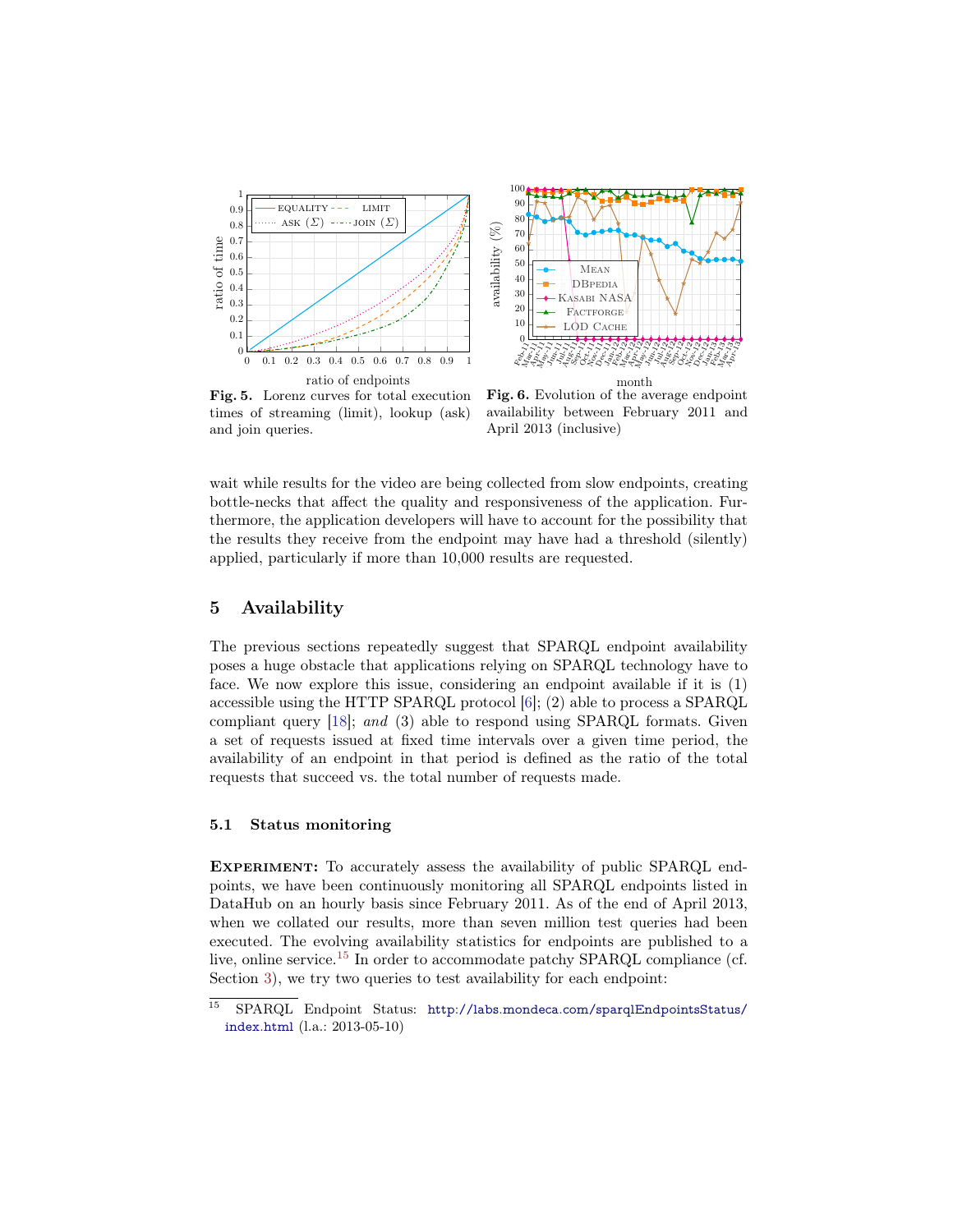

<span id="page-12-1"></span>from February 2011 to April 2013

<span id="page-12-2"></span>Fig. 8. Evolution of endpoint availabilities from February 2011 to April 2013

ASK **WHERE** { ?s ?p ?o . } **SELECT** ?s **WHERE** { ?s ?p ?o . } **LIMIT** 1

If the ASK query fails (e.g., is not supported) we try the SELECT query. We consider the request successful if we get a valid response for either query.

Results: Based on this 27-month-long experiment, Figure [6](#page-11-3) shows that the mean endpoint availability has been decreasing over time (from 83% in February 2011 to 51% in April 2013), explaining endpoint errors noticed in previous sections. However, mean availability is affected by a growing number of offline endpoints, exemplified by KASABI NASA in Figure [6.](#page-11-3) The mean trend is not followed by all endpoints: for instance, the availability of the DB pedia endpoint  $16$ has always been above 90%, with a mean of 96%. We also highlight the variable availability profile of two prominent "centralised" warehouses—LOD Cache and FACTFORGE—that index third-party data.

The variance of endpoint-availability profiles is illustrated by the distribution presented in Figure [7,](#page-12-1) where many endpoints fall into one of two extremes: 24.3% of endpoints are always down whereas 31% of endpoints have an availability rate higher than 95%. In Figure [8,](#page-12-2) we additionally plot the evolution of these distributions across the 27 month long lifespan of the experiment. We again see many endpoints falling into one of two extremes, with few endpoints in the aggregate [5, 95] interval. In addition, we see a continuous increase in the number of new endpoints being listed on DataHub over the past months while, conversely, the number of endpoints going offline continues to grow.

### 5.2 Summary of Availability

We identify 5 endpoint availability intervals of interest (cf. Figures  $7 \& 8$  $7 \& 8$ ):

0% to 5% This category, covering 29.3% of endpoints on average, may be qualified as "unreliable". No application should rely on such endpoints.

<span id="page-12-0"></span> $16$  See <http://dbpedia.org/sparql> (l.a.: 2013-05-10)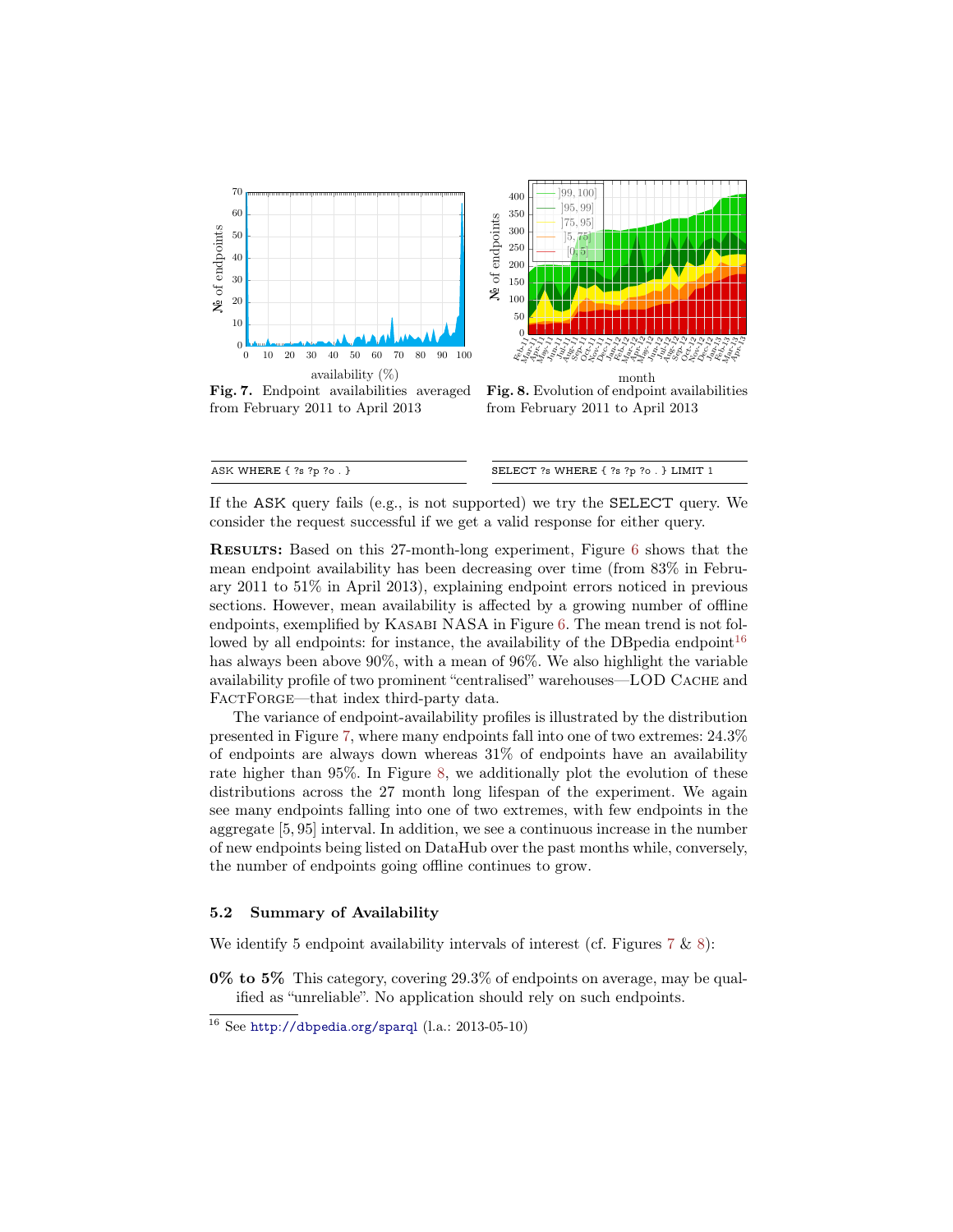- 5% to 75% This "low reliability" category represents 8.7% of endpoints on average. This category could be used by applications for non-critical updates that can deal gracefully with no response from endpoints.
- 75% to 95% On average, 12.4% of endpoints fall into this "medium reliability" interval, usable for applications with intermittent update requirements.
- 95% to 99% This "high reliability" category covers 17.4% of endpoints. Applications that require real-time responses could target this interval (or higher).
- 99% to 100% On average, 32.2% of endpoints belong to this "very high reliability" interval. Applications with strong reliability requirements should exclusively use this category to deliver good quality of service.

The apparent overall decline in endpoint availability is possibly an effect of maturation. SPARQL is currently moving away from experimentation [\[14\]](#page-15-16), leaving permanently offline endpoints in its wake (e.g. Kasabi endpoints) with fewer new "experimental" endpoints being reported. However, other endpoints (e.g., data.gov) are supported by well-established stakeholders (e.g., U.S. Government) and are part of a sustainable policy to deliver a high quality of service to end-user applications. Hence we see the large division in availability profiles where those with low availability will inevitably die off and where those with higher availability (hopefully) tend towards maturation. Informally, in the nomenclature of Gartner's hype cycle, we can conjecture that SPARQL has now gone past the "Peak of Inflated Expectations" leaving some dead endpoints behind.

Example Use-case: With endpoint availability being as patchy as illustrated in Figure [8,](#page-12-2) the developers of our use-case plug-in cannot rely on individual endpoints to serve the content that users require when users require it. Only about one-third of the endpoints fall into the very-high reliability bracket, and even still, an availability of 99% may not be enough, especially when considering that the plug-in may rely on multiple such endpoints at any given time: if the developers wish to rely on a federation of multiple independent endpoints, they must further consider that the availability of the federation as a whole will effectively be a product of the individual availabilities. Even more worryingly for the developers, endpoints sometimes disappear permanently. For example, the BBC Music, BBC Programmes and MusicBrainz endpoints are now permanently offline: the hosting company (Talis) has discontinued these services. If the plug-in were dependent on the content provided by these services, their sudden discontinuation would have severe impact on the use-case application.

# 6 Conclusion

More than five years on from the original SPARQL standard, we have analysed four key issues in terms of the maturity of the current SPARQL infrastructure available on the Web today: DISCOVERABILITY, INTEROPERABILITY, EFFICIENCY and RELIABILITY. Our experiments have undoubtedly painted a mixed picture of the maturity of the SPARQL infrastructure: applications built on top of this infrastructure must cope with the intrinsic characteristic of imperfection and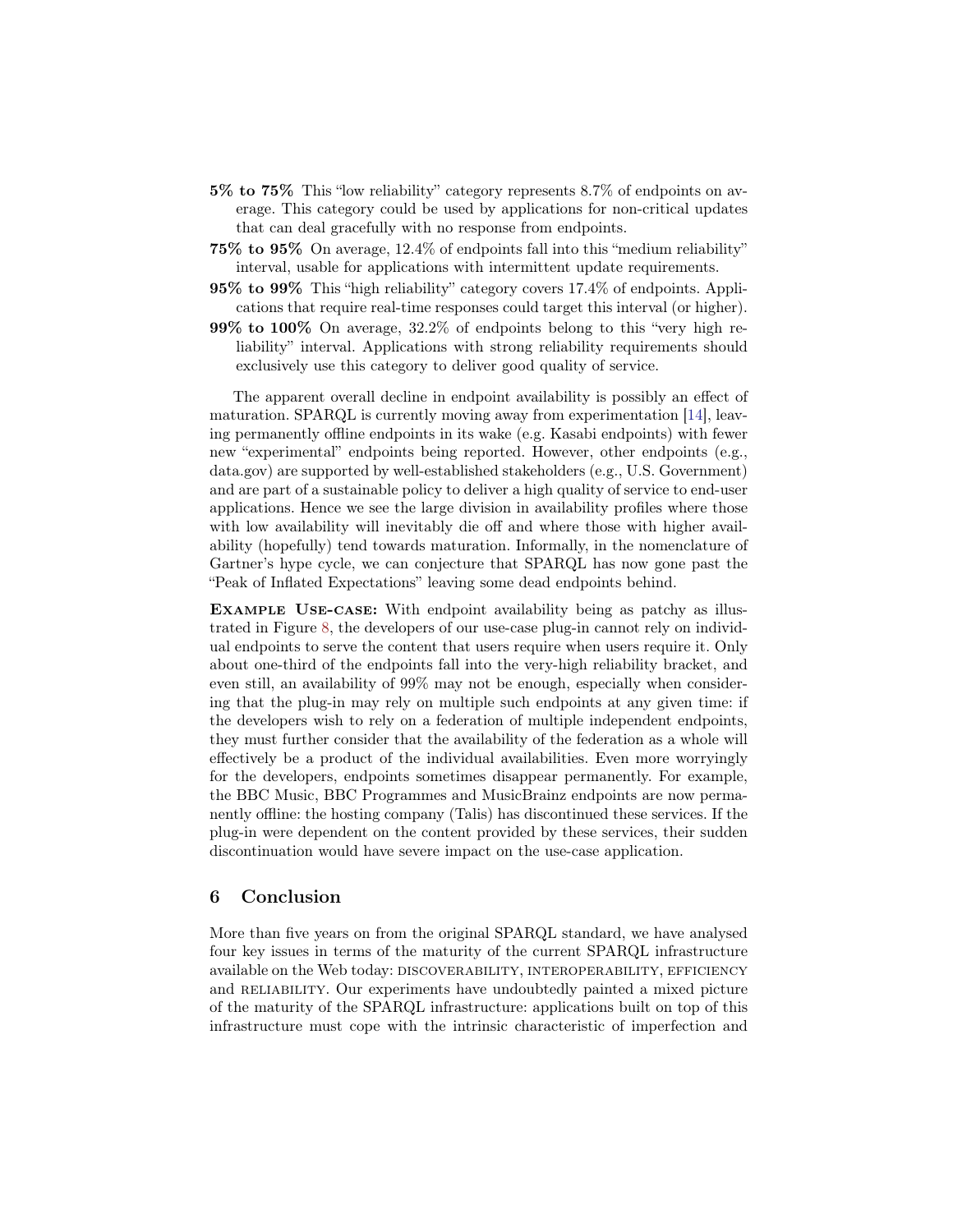varying degrees of reliability that one often finds on the Web. Our experiments are designed to help inform (potential) practitioners with respect to the potential pitfalls and opportunities offered by this fledgling (and imperfect) infrastructure.

With respect to disseminating results, we continue to host the "SPARQL Endpoint Status Website<sup> $15$ </sup> for the reference of practitioners such that they can identify the profile of availability that endpoints of interest fall into. In the near future, we hope to offer a more complete monitoring tool that runs our experiments at regular intervals, which will help potential consumers identify discoverable, interoperable, efficient and reliable SPARQL endpoints on the Web. We are also looking into making these up-to-date results available as RDF through SPARQL, allowing clients to query the behaviour of monitored endpoints.

As for the initial question raised at the outset of this paper: is THIS NOVEL decentralised SPARQL infrastructure ready for action? Certainly for the types of applications exemplified by our highlighted use-case—and even aside from those experimental endpoints that skew our results in a negative direction—the most appropriate answer for the moment would seem to be: not yet. However, we hope that this paper will highlight the current challenges faced and suggest some open issues for the community to address:

- Discoverability: Aside from VoID and SPARQL Service Descriptions, how should SPARQL endpoints describe their content? How can these descriptions be advertised and discovered by potential clients? Perhaps works on structural summaries [\[10\]](#page-15-17), cataloguing in dataspaces [\[7\]](#page-15-18) or routing indexes in P2P systems [\[15\]](#page-15-19), may yield insights on how best to describe, advertise and automatically discover and invoke public SPARQL endpoints.
- Interoperability: Certain endpoints do not support certain SPARQL features, or implement hidden result limits or query timeouts, etc. Thus, how can Quality-of-Service guarantees and other API policies be made explicit for clients? Furthermore, how can error reporting be standardised? Such features would allow clients to implement remote exception handling (e.g., if a query times out, ask a simpler query). De facto standards for features like full-text search would also be beneficial for clients.
- Performance: Further work is perhaps required on optimising local evaluation of SPARQL queries. Efficient support for new SPARQL 1.1 features such as property-paths, aggregates and entailment is still an open question. An alternative direction is to define lightweight subsets of SPARQL for which queries can be executed efficiently and accurate cost models developed, allowing endpoints to make more reliable guarantees.
- Availability: Remote server down-times can be mitigated by local caching, mirroring and other replication techniques, where database caching techniques (e.g., DBCache [\[4\]](#page-15-20)) seem relevant. Broadly speaking, works on partition tolerance or overlay networks in distributed systems may also yield insights into the question of availability and fault-tolerance.

In conclusion—and as this paper has shown—there are still many challenges that must be addressed before SPARQL infrastructure will be ready for action.